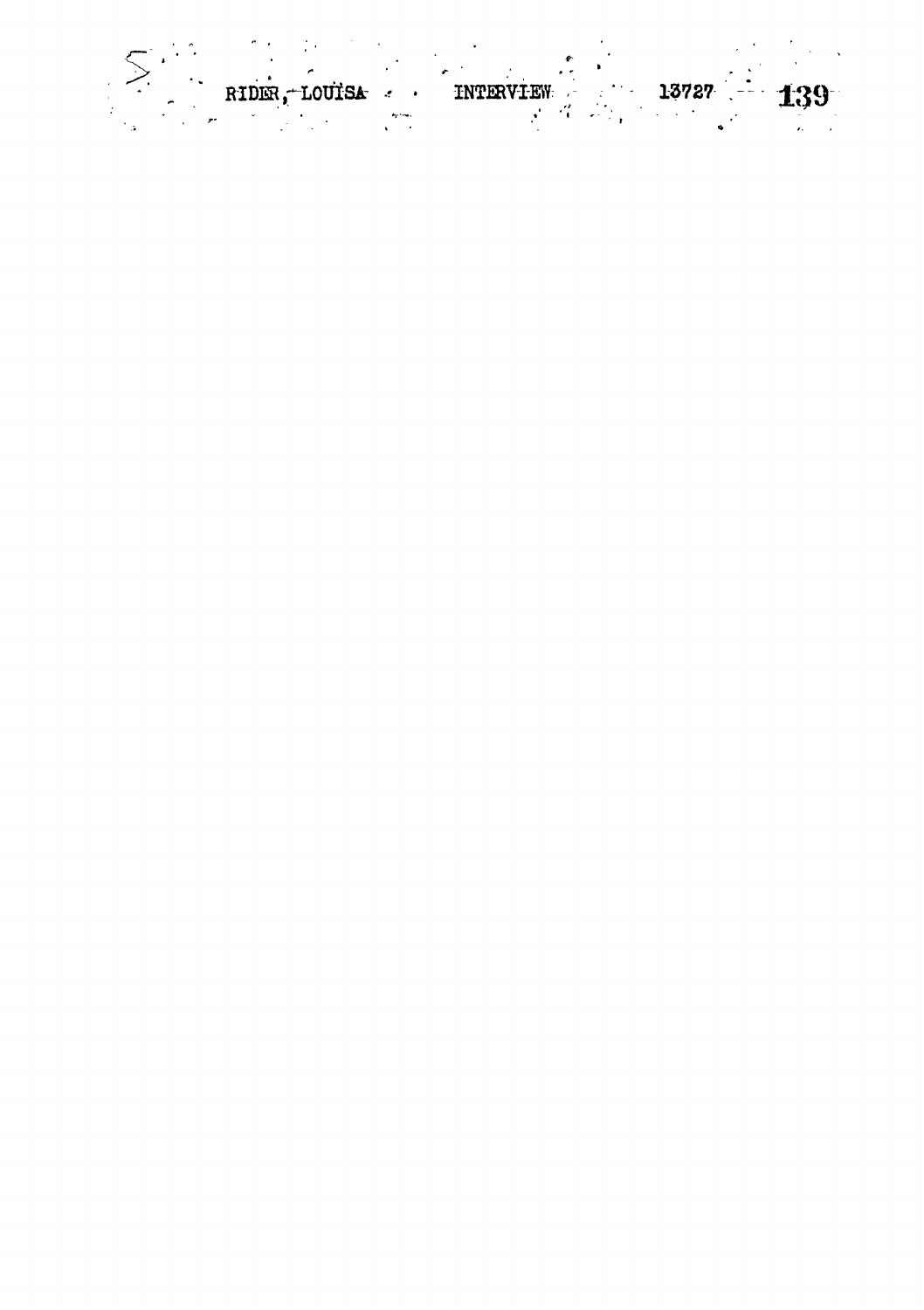|    | $F\acute{o}rm.D. (S-149)$<br>$-11 -$                                                                                                                |
|----|-----------------------------------------------------------------------------------------------------------------------------------------------------|
|    | 14<br>LEGEND & STORY FORM<br>WORKS PROGRESS ADMINISTRATION<br>. Indian-Pioneer History Project for Oklahoma                                         |
|    | RÍDER, LOUISA<br>13727<br><b>INTERVIEW</b>                                                                                                          |
|    | Field worker's name Nannie-Lee Burns,                                                                                                               |
|    | This report made on (date) April 26,<br>1938                                                                                                        |
|    | 1. This legend was.<br>seured from (nume) Louisa Rider,                                                                                             |
|    | . Addresso Clint Rider, Afton, Oklahoma.                                                                                                            |
|    | This person is (modicine female) Eximative Remove, Indian,                                                                                          |
|    | . If Indirm, give tribe Cherokee.                                                                                                                   |
|    | 2. Origin and history of logond or story 2                                                                                                          |
|    |                                                                                                                                                     |
|    |                                                                                                                                                     |
| з. | Writt out the legend or story as, completely as possible.<br>Use blenk<br>shests and attach firmly to this form. Number of sheets<br>18<br>attached |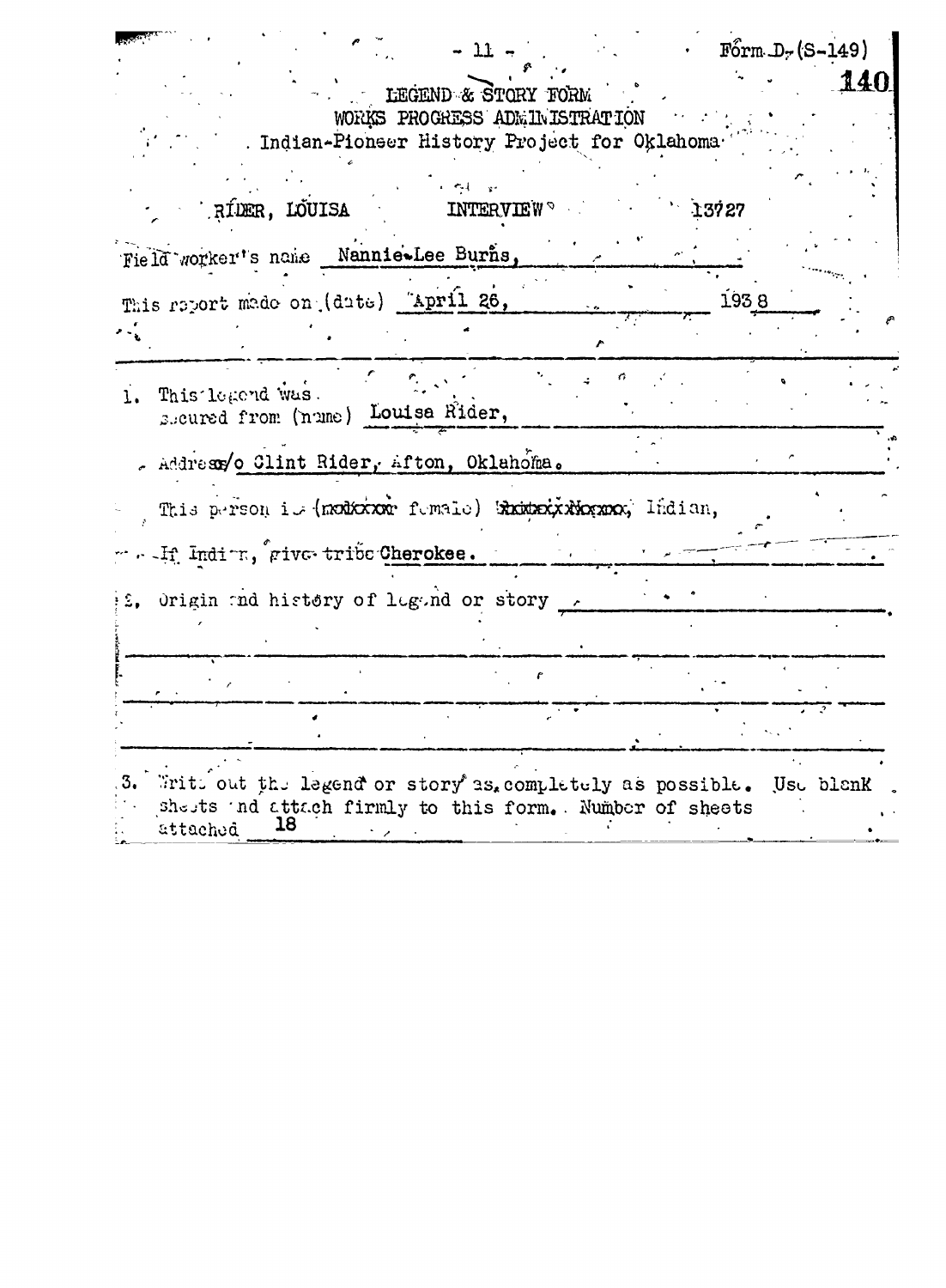**!»"**  $\frac{1}{2}$  .  $\frac{1}{2}$  .  $\frac{1}{2}$  .  $\frac{1}{2}$  .  $\frac{1}{2}$  .  $\frac{1}{2}$  .  $\frac{1}{2}$  .  $\frac{1}{2}$  .  $\frac{1}{2}$  .  $\frac{1}{2}$  .  $\frac{1}{2}$  .  $\frac{1}{2}$  .  $\frac{1}{2}$  .  $\frac{1}{2}$  .  $\frac{1}{2}$  .  $\frac{1}{2}$  .  $\frac{1}{2}$  .  $\frac{1}{2}$  .  $\frac{1$  $R$ TDER<sup>'</sup> TON 38<br>  $R$ Nannie Lee Burns Investigator, April 26., 1938. " k.<br>K

> Interview with Louise, Rider; C/o-Clint Rider, Afton*A* Oklahoma.

My motner was Louisa Rutherford Rider, born in the **/ \* '""** Hiwassee Purchase in Tennessee, a Cherokee. was Ihomas R. Norwood, a Methodist Preacher, born and wa>i Ihomas *-Vu* Norwood, a Methodist Preacher, born and

I'was born July 2, 1860, in Benton County, Arkansas, two miles from the old Cherokee Line Road. Wy mother died <sup>v</sup>in Benton County, Arkansas, when I was five days old and I was the oldest of my father's children as he afterward married again. Much of my early days were spent with my grand parents, the Norwoods.

 $K_{\mathcal{F}}^{\mathcal{A}}$  is defined as a set of  $\mathcal{F}^{\mathcal{A}}$  and  $\mathcal{F}^{\mathcal{A}}$  and  $\mathcal{F}^{\mathcal{A}}$  and  $\mathcal{F}^{\mathcal{A}}$  and  $\mathcal{F}^{\mathcal{A}}$ Thomas Norwood and his wife, Salinda, my grandparents, bou<sub>l</sub>nt four hundred acres when they came here. During the In the numerical scress when they came here. During place, which was seven or eight milgs from their home and m, grandmother made "fried peach pies" which she sold at  $\frac{1}{\sqrt{2}}$  grandmother made  $\frac{1}{\sqrt{2}}$  which she SO $\frac{1}{\sqrt{2}}$ **• • • • i • " .; ' ; . - •** that an pony.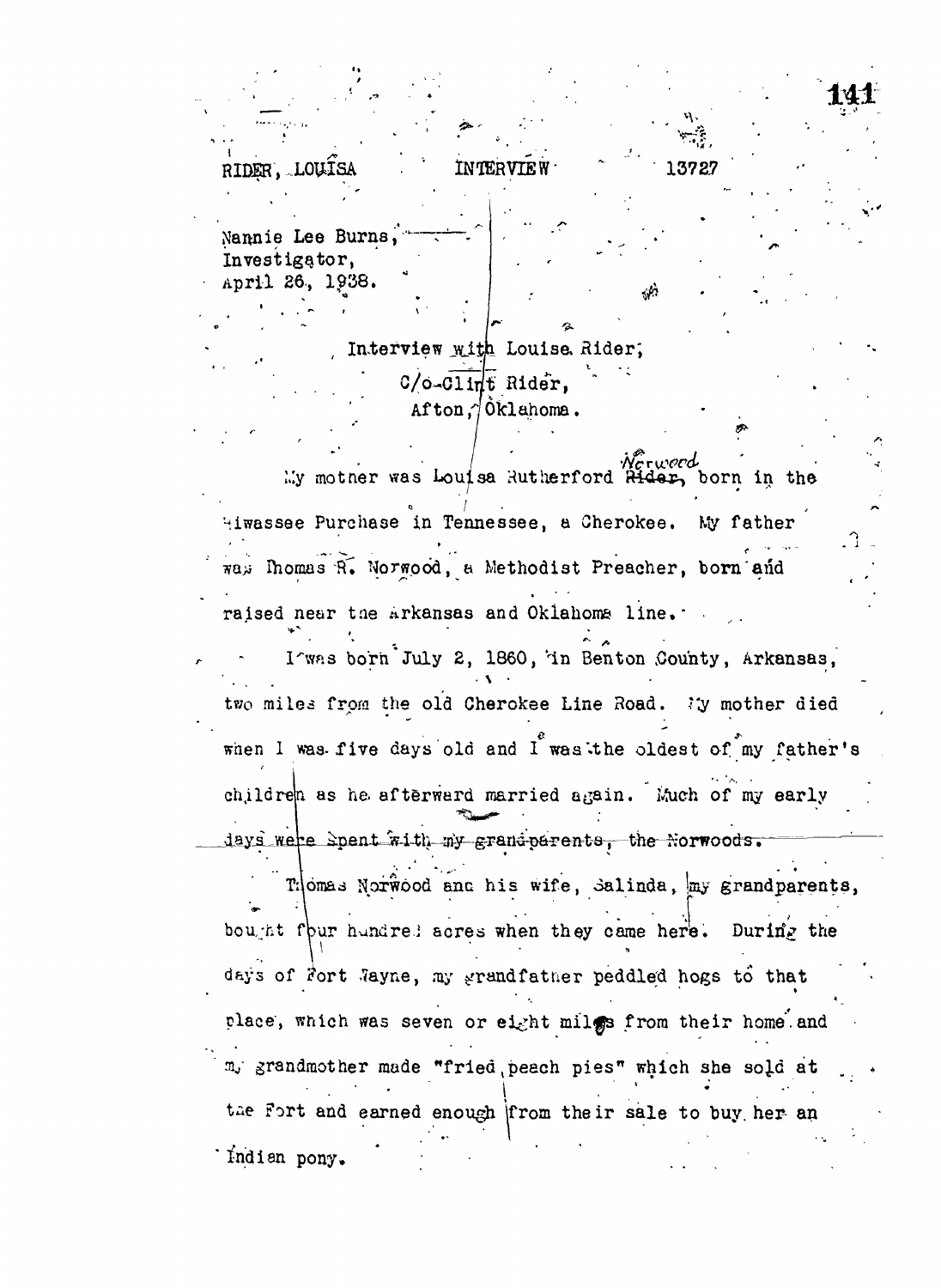RIDER, LOHIS **INTERVIE** My unalas, the Morwoods wore in the Clarence Battle with the Dansee" Unring the hattle the Charokes bottled up anno Oggreg chd men:, mon r goern letor wien they ware found it was called a problementation Ones the Charokas law was it conferred agreed part ing or reeding fom Starr, the punishment was handling. day he came to my aunt's house and asked her for something to eat. She gave him what she had, including corn bread and meat and he saft down on the porch to eat it and when g she asked if he was not afraid, the said he would watch out. While he was sitting there eating a addr came up the lane from the woods and passed the house and he got up and said that he must be going and soon some men came from the same way looking for him. at night, he would sleep by a pond and If the frogs stopped croaking,, he would get up and move. When he came to the woods, he would enter if the blids were singing but if they were not he would not enter as they would stop their singing just as the frogs stopped croaking at the approach of strangers. The old Cherokees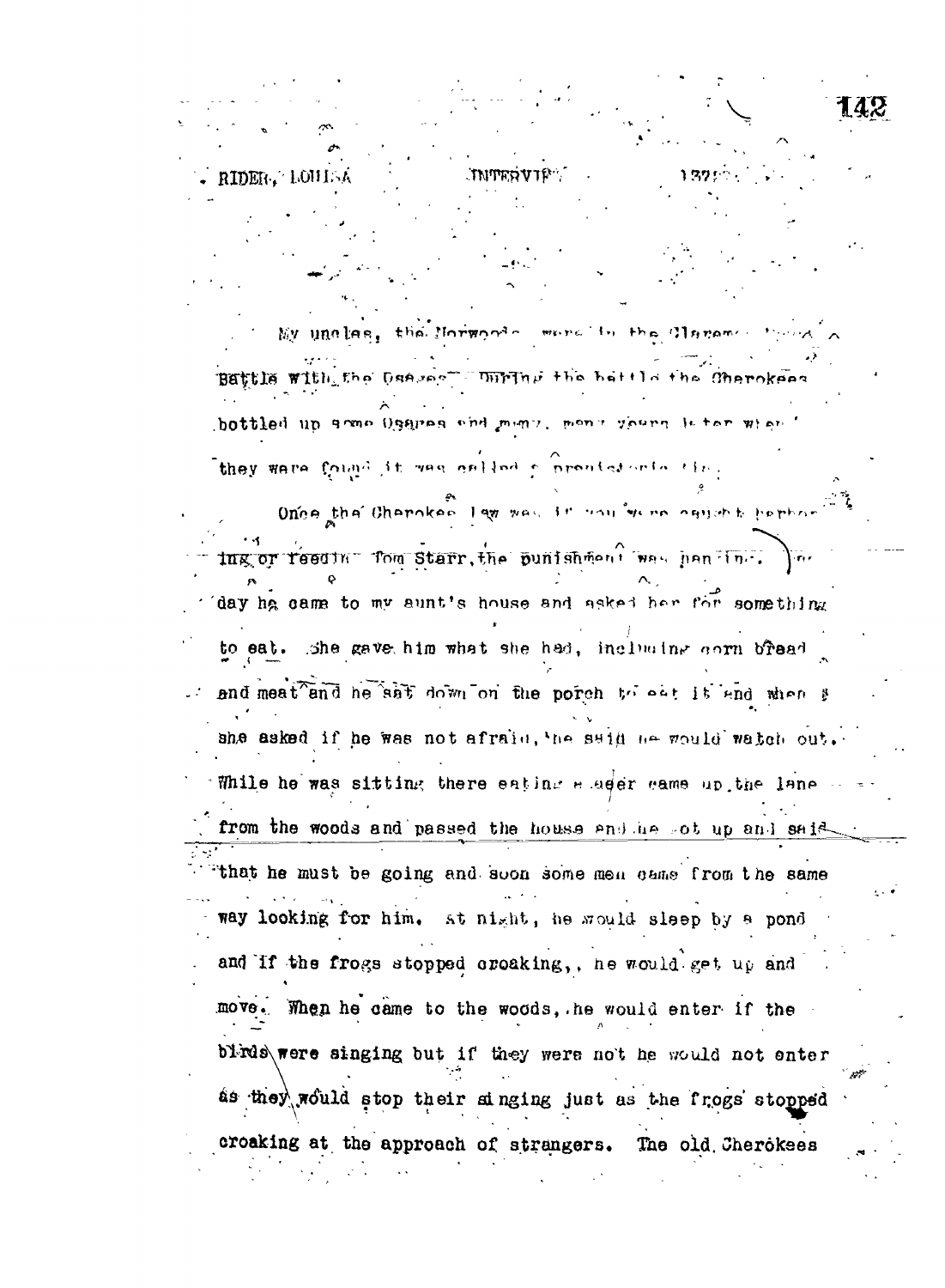## RIDER, LOUISA

were real spiritualists and much of their lore was asso ciated with the birds, animals, etc.

At the opening of the Civil War, my father joined the Union Army and was in the Battle of Fayetteville where .the Union Forces won.

Grandmother Norwood's house was burned during the War and after the War we moved back to Norwood Prairie. Uncle Ned England had two little one-room log houses left on his place over in Washington County. My father began to hew the pine logs for another home and soon we had a double log house. Grandmother leased her place for five years for the tenant to build her a house on it and when I was five years old, here I started to school. I walked four miles. All of the rest of the families were Rebels, I'was the only Federal and the children called me the "Little Lousy Federal". The teacher took me one day and looked me over and then she told the rest of them that I was a clean little girl. We only had three months of school in my younger days. My next school was in a little log building at the end of the prairie.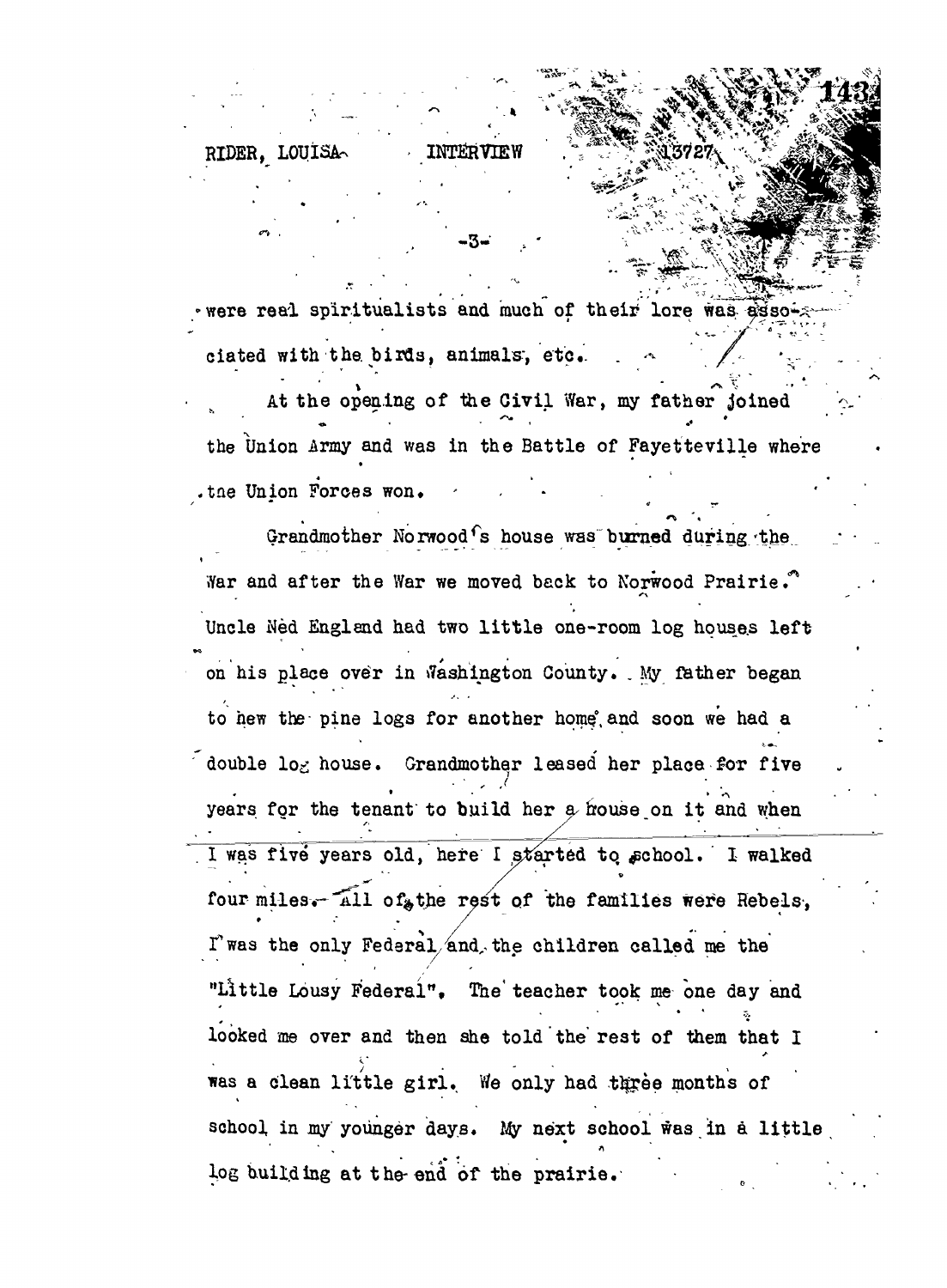INTER

RIDER. LOUISA

Life for us and for those around us was hard in those days, so much property had been destroyed. People were living in caves and any other makeshifts that they could 43. Their stock was gone and in most cases they did not find. even have any furniture except what the men could make. In the beginning the Cherokees had made homes here in a new country without anything and so most of them began agein but some of the fields did not have to be recleared and a few buildings were standing so as the years passed, they managed to add to what they already had, to gather together some stock, put in a little more ground each year and to raise a little more each year while the women folks, from the flax that they raised and from the wool of the sheep, began to make their thread and to spin the cloth for clothes for the different members of the family, weave blankets and cloth for the other bed-coverings, etc.

Why, I was baptized in a linsey dress, the cloth for which I helped to weave.

The Christian Advocate was the only newspaper that we had in the house. My father wrote an article for it.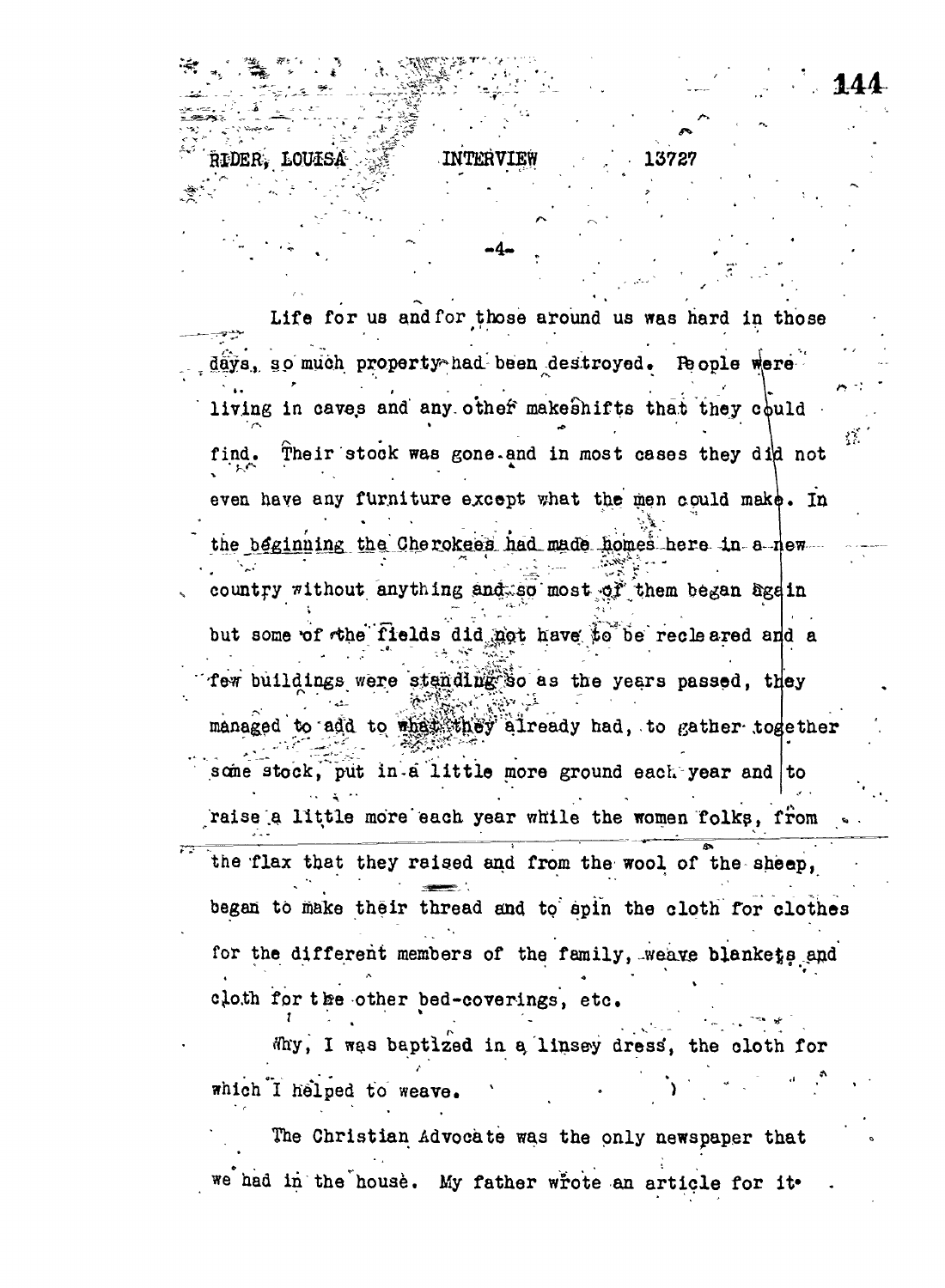after I was married to Charlie Rider, August 24, 1884," we went *%o* live at tne Hills. TTy husband "wad-ah- Indian Police as was John Barbee living here and they often worked together. Frequently, I was alone but I could-ride and was-a good shot and always kept my  $f.$ un at the house. *~~* \* *~~* <sup>r</sup> " "

RIDER, LOUIS**I** . *INTERVIEW* . *13727* . *1* 

*Al,*

 $\mathcal{T}$  Through my husband's work, I, have had a wide knowlgdge of the different outlaws and bad men of those days. Our home at the Hills was eight ailes northwest of Pryor. We were living sereawhen the Daltons held up a train at Adair. There were only two trains a day each way on.the Missouri, Kansas anu Texas Hailroad then. The marshals and police got word of the intended holdup which was to be staged tnat night as the train neared Adair. Dr. 06ff . The contract of the contract of the contract of the contract of the contract of the contract of the contract of the contract of the contract of the contract of the contract of the contract of the contract of the contrac ^jfiid just *ocme* to t»at plade from oaint. Louis and he and another doctor haa been out in the country.that day but had returned and were sitting on the porch of the little hotel when they were told by the officers of the intended holdup. Dr.  $\dot{\phi}$ off said that he had always wanted to see a holdup, so he and his friend- oontinued to sit in the shade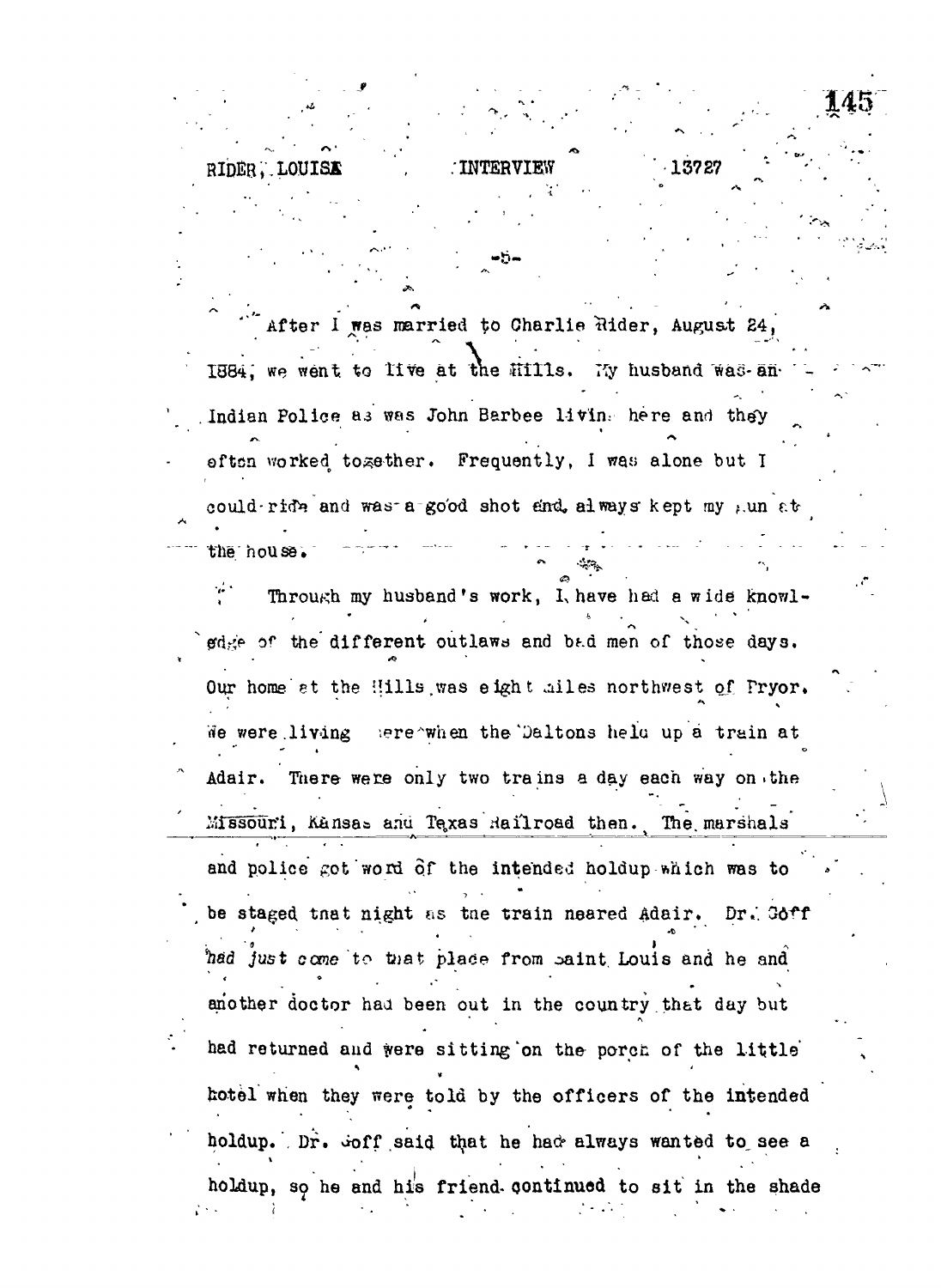on the porch. It was a bright moon-lit sight, the officers hadboarded the train farther down the track and as the train neared Adair the gang divided and part. stepped on the west side of the track and the balance on the east. The officers killed one of the gang am drove the others off and as they left they spied the white shirts- of the two doctors on the, porch and as the Daltons passed they fired below the white shirts, Dr. Goff wes s'nt in the <del>legs and </del>the other doctor ; was shot in the heel. Realizing that they would have to come into the open for help, Dr. Goff said, "We will have to crawl to the train. I've got forty dollars in my pocket and I'll put it under the  $norm<sup>n</sup>$ . They put-the wounded doctors on the train and brought them to Vinita and there they

**•• -6 -**

RIDER. LOUI

13727

out off one of Doctor. Goff's legs and he died.

Another time, my husband, in company with John Barbee, came up with Adams, a bootlegger and bad-man. Adams was riding' a good horse and leading one on which raa 'his pack containing five gallons of whiskey, one gallon of wine, his bed and camp outfit and a new saddle.

**;".••. • f . - r" - ••••.•- . .;•**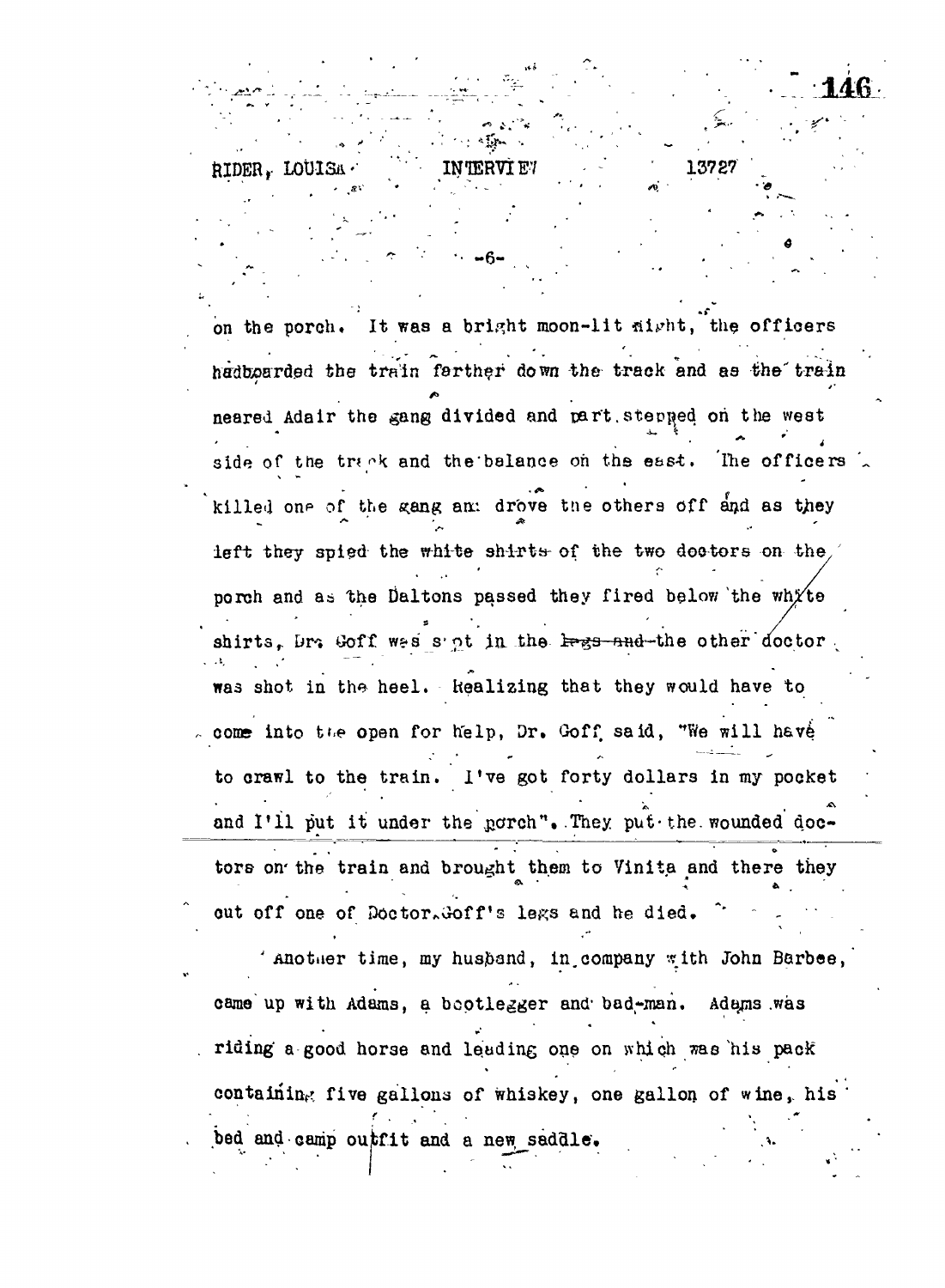RIDER, LOUISA 13727 INTERVIES

Adams' gun jammed, so Charlie got the drop on him t and the state of the state of the state of the state of the state of the state of the state of the state of , and the state of  $\mathbb{R}^n$  husband  $\mathbb{R}^n$  is the state of  $\mathbb{R}^n$  husband  $\mathbb{R}^n$ - handed .his gun to  $\mathbb{R}^n$  ,  $\mathbb{R}^n$  ,  $\mathbb{R}^n$  ,  $\mathbb{R}^n$  ,  $\mathbb{R}^n$  ,  $\mathbb{R}^n$  ,  $\mathbb{R}^n$  ,  $\mathbb{R}^n$  ,  $\mathbb{R}^n$  ,  $\mathbb{R}^n$  ,  $\mathbb{R}^n$  ,  $\mathbb{R}^n$  ,  $\mathbb{R}^n$  ,  $\mathbb{R}^n$  ,  $\mathbb{R}^n$  ,  $\mathbb{$ he fixed it. Adams, watching his chance, jumped on the other man, knocked him down and took his gun and then he said to him. "You are goffig to that timber. I am going,  $\ldots$ to ride there with a gun on you". Adams sot away but they had his<sup>t</sup>pack-Morse.

142

Charlie brought the things home and received a tele gram to report at Muskogee te selp settle some trouble  $\frac{1}{2}$ This left me at with the coal miners living below there. home alone with my son, Jlint, who was ten years old. It.

had the man's gun, e sinchester, and my son's target when a neighbor rode ui and told me' that Adams had returned and •»<sup>v</sup> . had sent him to tell us that he wanted his things and that he was coming after them. He came shortly after that and .first asked for his liquor saying, "I guess Rider has drunk that". I replied that the evidence, meaning the liquor, hadbeen taken to Vinita. he saw his saddle hanging up in the house, entered and got it and went to the lot where the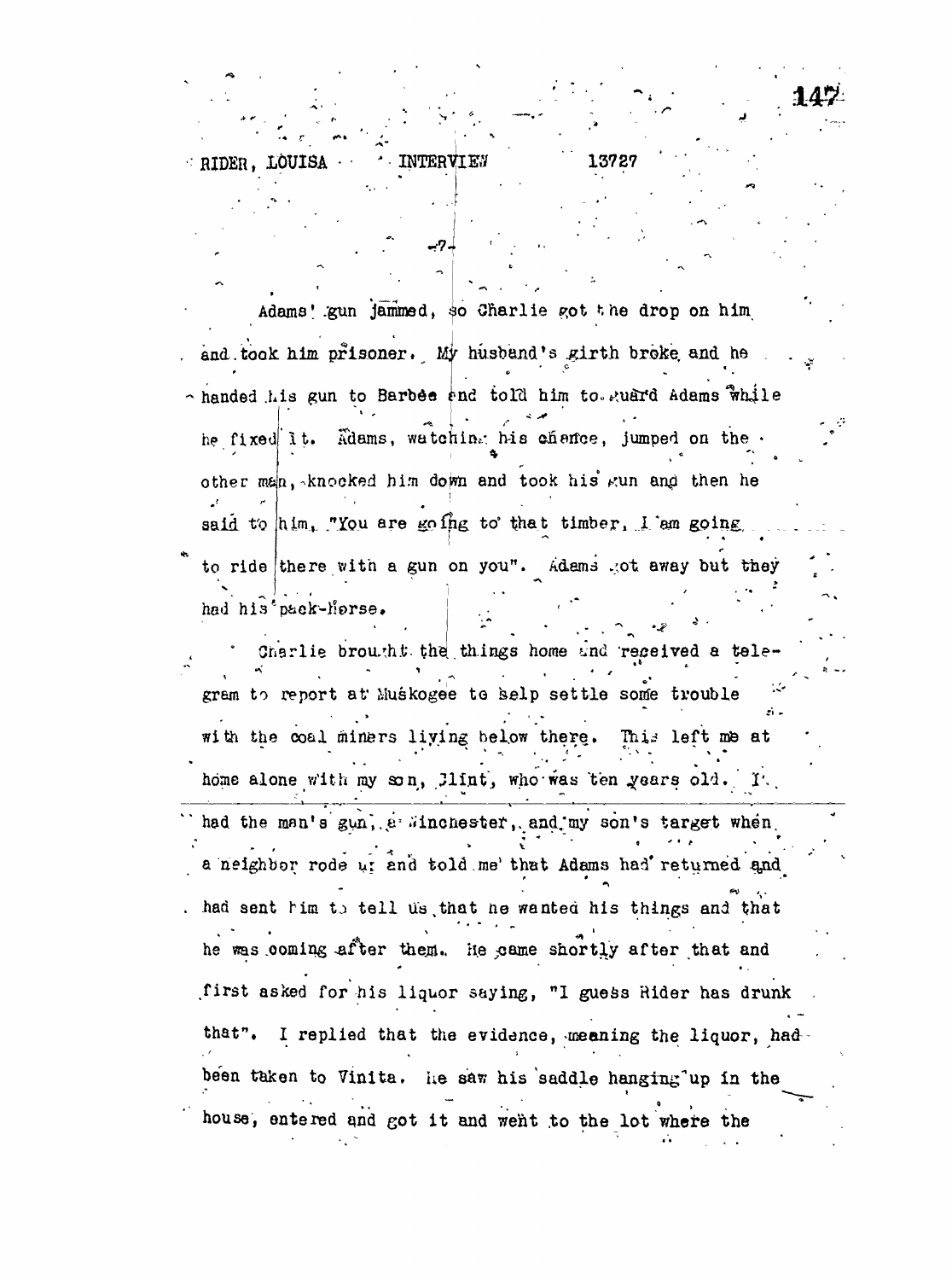INTERVIEW 13727 **RIDER. LOUISA** 

148

horse was and saddled the horse and during this time he never put the gun out of his hand; he saddled his horse with the gun still in his hand. Later, one day when Charlie was'in Vinita, they told him that they had Adams in the Marshal's office wounded and when Charlie went in and he saw him, adams said, "There is the only man that ever got the drop on me".

You know how the name of "bootlegger" came into use, don't you? The Indian country has always been supposed to have prohibition and in the early days when there were distilleries along the state line, especially at couthwest City, Missouri, and Galena, Kansas, the men wore boots with big high tops and they would buy the whiskey, mostly in gallon lots, and then put it in pint bottles and ride around the country with these bottles in the tops of their boots and sell the liquor to the people, hence the name bootleggers. I saw Jesse James at Vinita once at a fair. There were two snow-white wagons that had brought in race horses and they were getting ready for the race when a neighbor, George

Clark, who was something of a bully came along and told some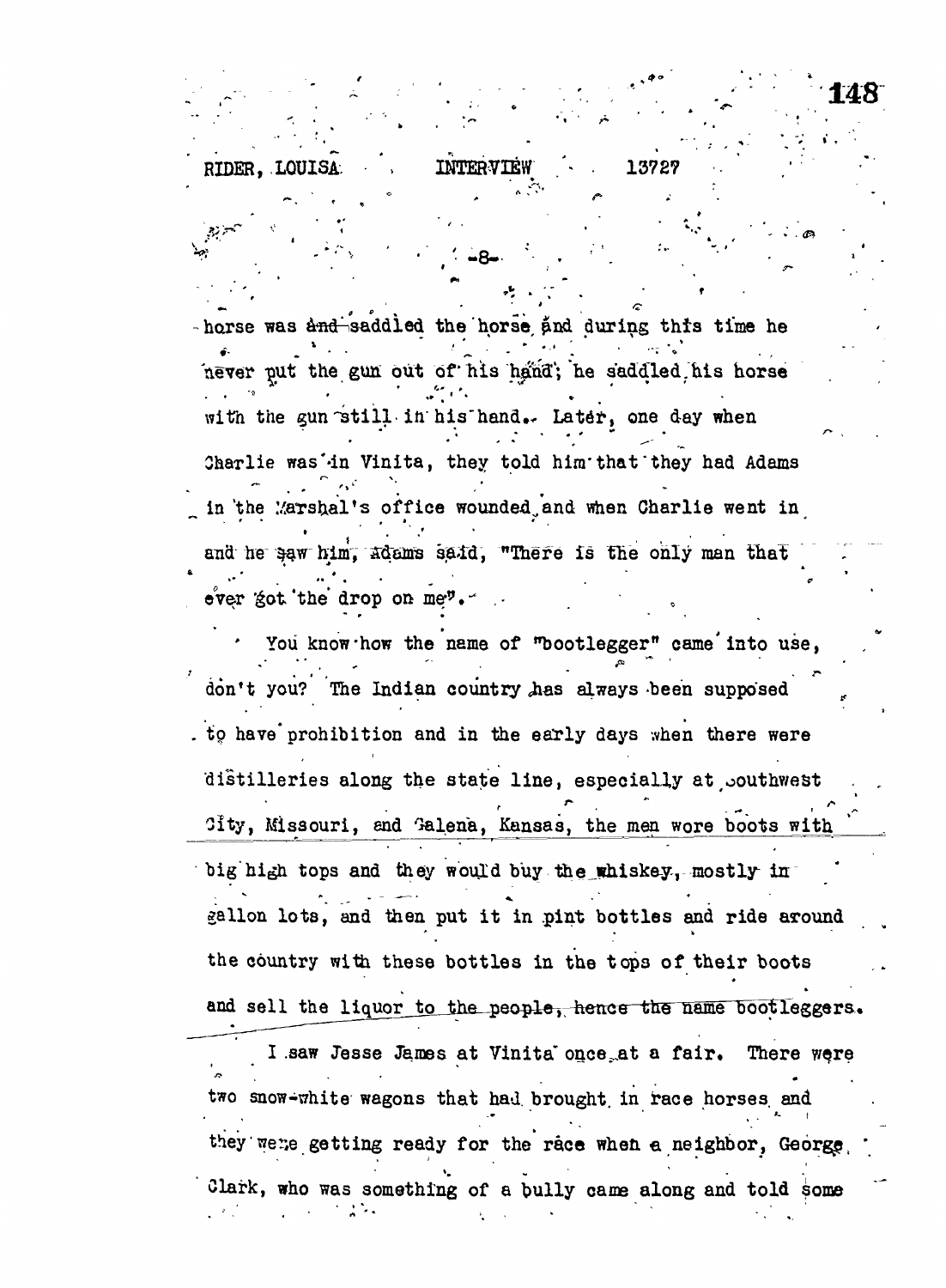RIDER. LOUISA \*... INTERVIEW . 13727

men to .get off the fence around the track. When he came to the man who was Jesse Janes, who had not moved, he said, "Get off" and started to push him off when he made no move. James took hold of him and as he went off the fence, he took Clark with him over the fence outside. Clark doubled up nia. quirt to strike when others interfered and then Clark told James not to re-enter the race grounds. James. quietly walked to the tigket window and, laying down the **c •** money; asked the state the state that, and the state the state then help and then help and then help and then h saw a gun leveled at him and James said, "This means two tickets, I've a horse running in there and I'm going to see the race\*V He £ot his ticket and entered and Jim Hall

**" - • -9 - • .. , . ' -\_ .**

. who had recognized Jesse James, went to Clark and told him  $t_{\rm eff}$  is a set that men mention  $\mathcal{L}_{\rm eff}$ 

He were young and jolly in those days and had lots of **Wompany.** We never played cards at home but we did dance, play dominoes, etc., and eften folks would come and stay all play dominate  $\mathcal{L}$  dominate  $\mathcal{L}$  and  $\mathcal{L}$  at lattice would come and  $\mathcal{L}$ night with us, One night at our home, I saw my husband night with us. ' One night with us. ' One night  $\mathcal{M}^{\mathcal{C}}$  the out. However, I t.a.w my husband ,... keep looking at the window behind me. As soon as I had a keep looking at the window behind me., A S soon aa I had .a chance, I said to him, "What are you watching?" He replied chance," I said to him, "What are you watching?" He replied to him, "What are you want to him," He replied to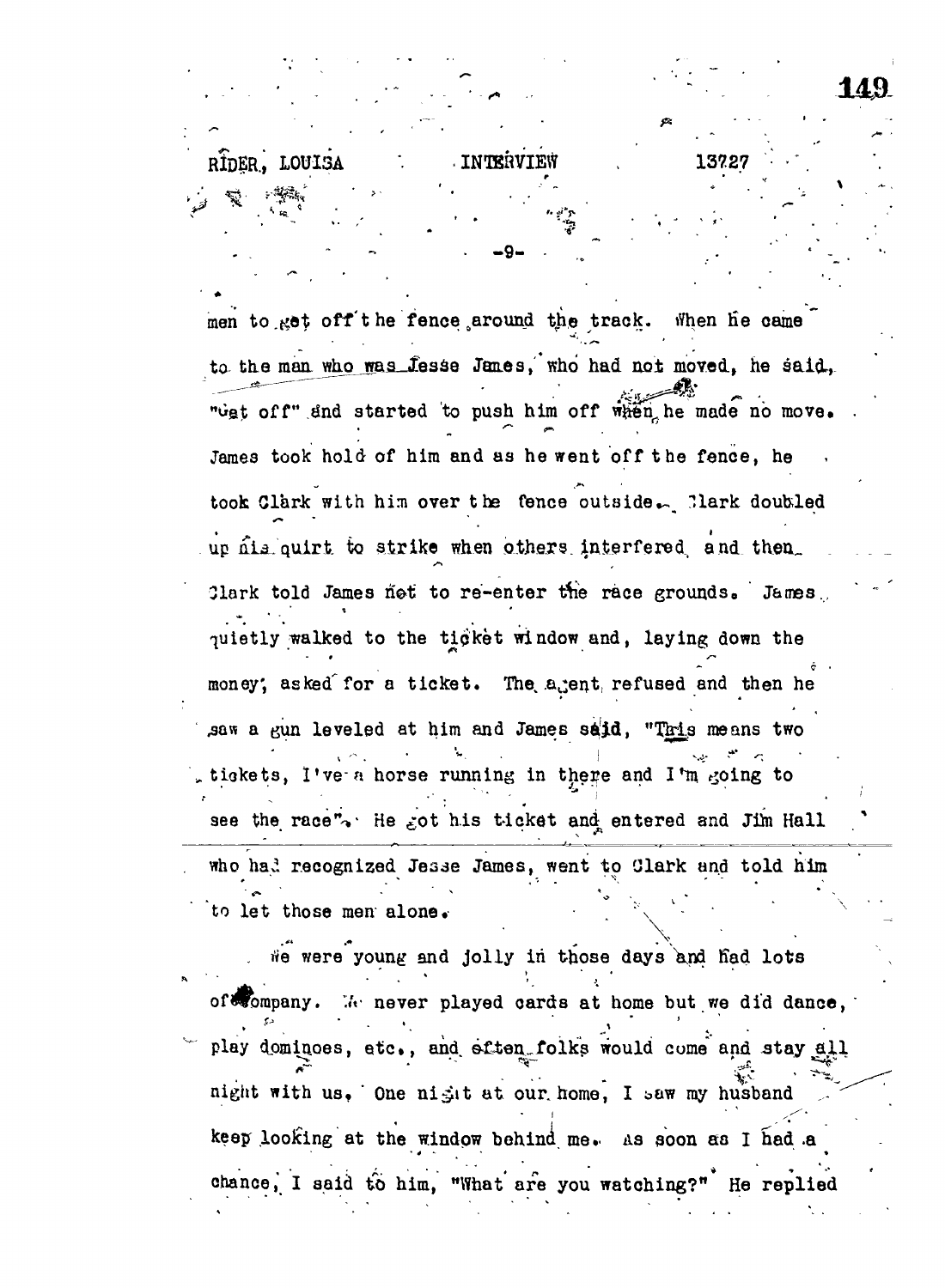that he saw Charlie Keys, a white man and an outlaw, mashing his face against the window. The next morning **•'•-•• . - . ' '** *\* " ^ • ' ,* my husband found where someone had slept in a bed of shucks at the barn and later where a horse had been fed. Keys was caught and served his time and three years *c - -* **•\* , . . «• •** later my, husband met him at Nowata and asked him if he had not slept in his barn one night, the night that he  $\mathcal{A}_\text{max}$  in the notation in the night,  $\mathcal{A}_\text{max}$  in the night,  $\mathcal{A}_\text{max}$ saw.him at the window. He replied that he had" and he had come' there that"night because he was hungry. Looking into the contract of  $\mathcal{O}$  into the same caused have caused have caused have caused have caused have caused **\*** *' . •* trouble if they had seen him so'he thought perhaps Charlie would come out and he would ask him for something to eat **-'•\_ j ''. " \_ . , ; ' ' •'»••• .** but when he did not, he had spent 'tire night at 'the barn . The barn . The barn . The barn . The barn . The b and left very early the next morning.

INTERVIE

150

RIDER, LOUISA

In my girl hood days, my father had a sawmill and a sawmill and a sawmill and a sawmill and a sawmill and a saw outlaws came to the neighborhood and worked for him until it was found out who they were. During this time one of the can had married Carrie Whitney, a girl in our ^neighborh'ood, Later, the man was killed near Muskogee and left two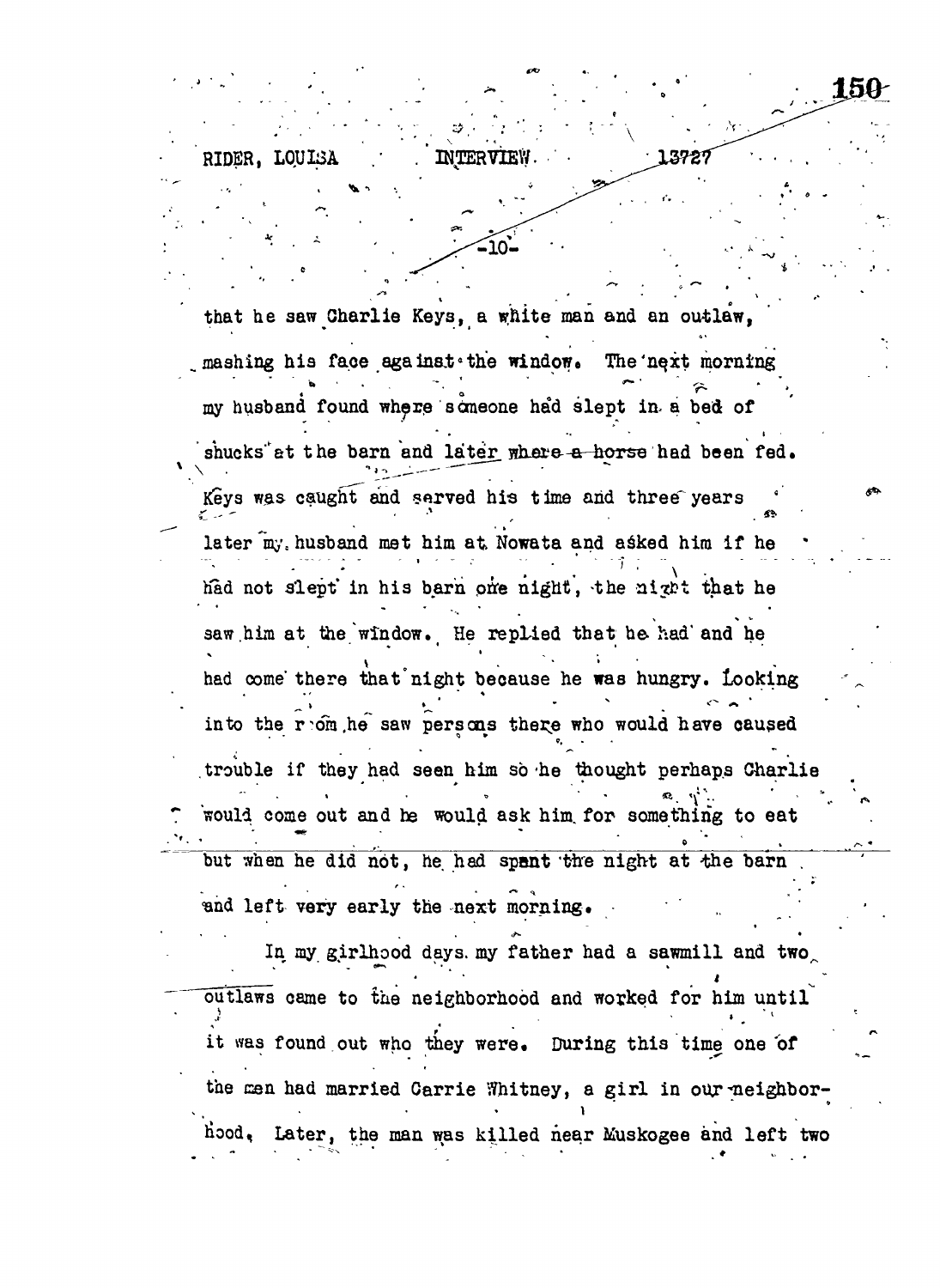good horses and some things and they sent Carrie word to come and get them." One of our late United States Marshals' took her down in a buggy to get them. On the way down he asked her to drive while he lighted his pipe and then he' turned to the girl and asked her if she cared if he kissed her. J.e dropped the lines and he said after that it was the forst working over that he ever got and from a woman when he was only in fun.

**INTERVIEW** 

.11.

13727

RIDER. LOUISA

I saw much of the early life at my husband's side but the toughest place I ever saw was the Negro Payment at hayden store, twenty-five miles north of Chelsea in the Gooseneck Bend. Expecting to be there some time, we had

The liffestone soil there around the limetaxen a tent. stone rocks was soft from the spring rains and when we pitched our tent it was the worst place that I have seen. I had a big dog with me and we had our food packed in a barrel. Two neighbor's tents were on one side of me and a medicine tent on the other. Charlie had taken a negro that he had arrested for stealing a horse to Vinita and with the exception of the dog I was alone when one night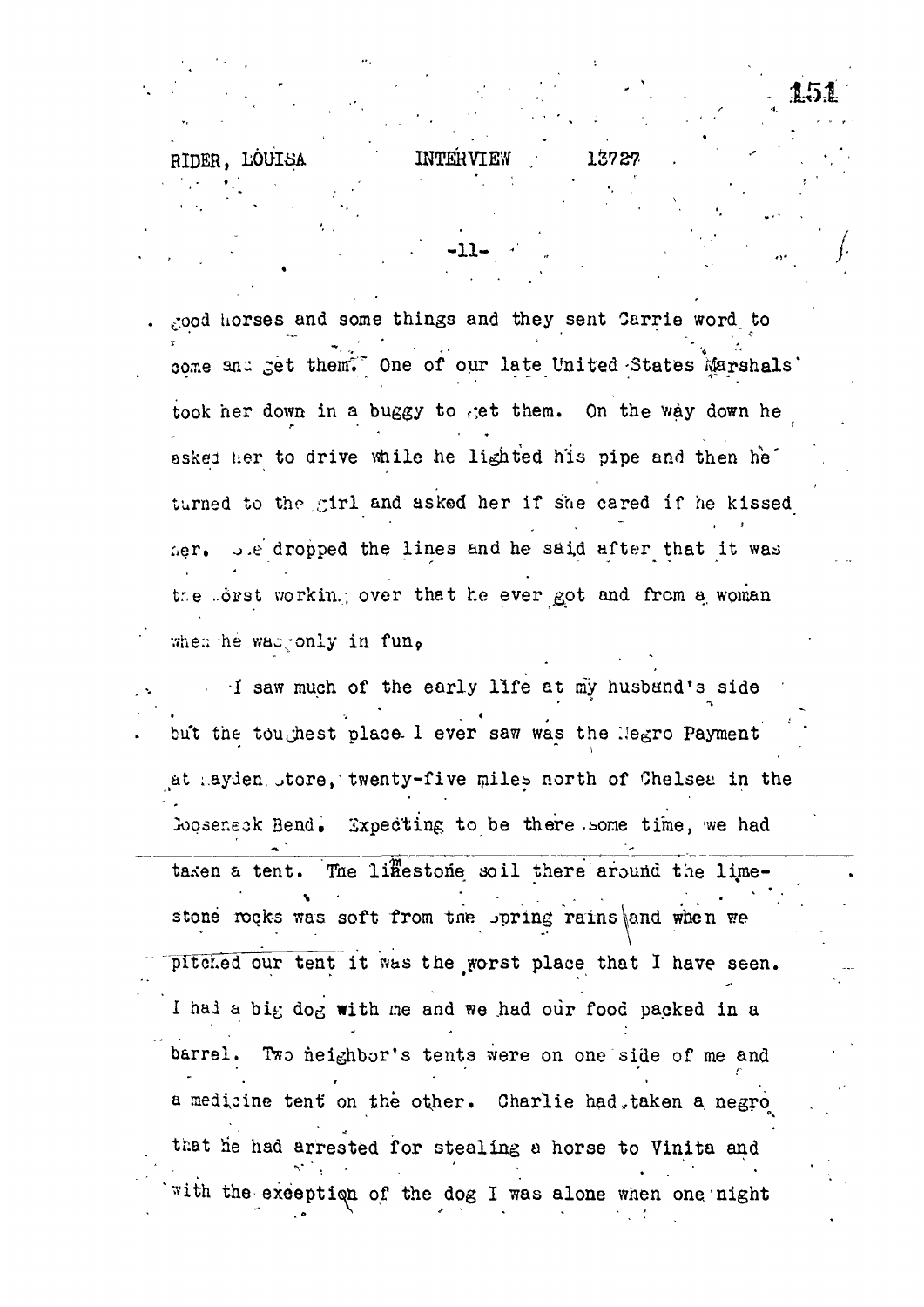REER, LOUISA 13727 **INTERVIEW** . 12. a negro rode ut to the tent and opened the tent and stepped. in an: asked, "Where is Charlie Rider?" Hot thinking, I.  $\frac{1}{2}$ replied that he had gone to Vinita b t that he would return itemping forward, he asked me what we had in the  $S/OH$ . I backed before him as he entered until I reached barrel the place where a pistol lay which lipicked up and, pointing it at him, told him to leave. Onee I felt my finger . ive under the trigger. This is the nearest I ever came to sucotin anyone. at one of the cook tents they had a bi "iron range. and one lay the negri cook said to me when there was a shooting foint on, "O me and get behind this range, it's where i get out of the wey". I stayed two weeks, then I packed up End told Charlie that I was going home. I went and he stayed through the payment. Two squawnen, Bite and Ad Bird, lived five or  $\mathbf{v}$ and a nalf miles southwest of Chelses at the Cochren. Spring, which was a salty spring. It would have little. bubbles of oil on the water and the cattle coming to drink

52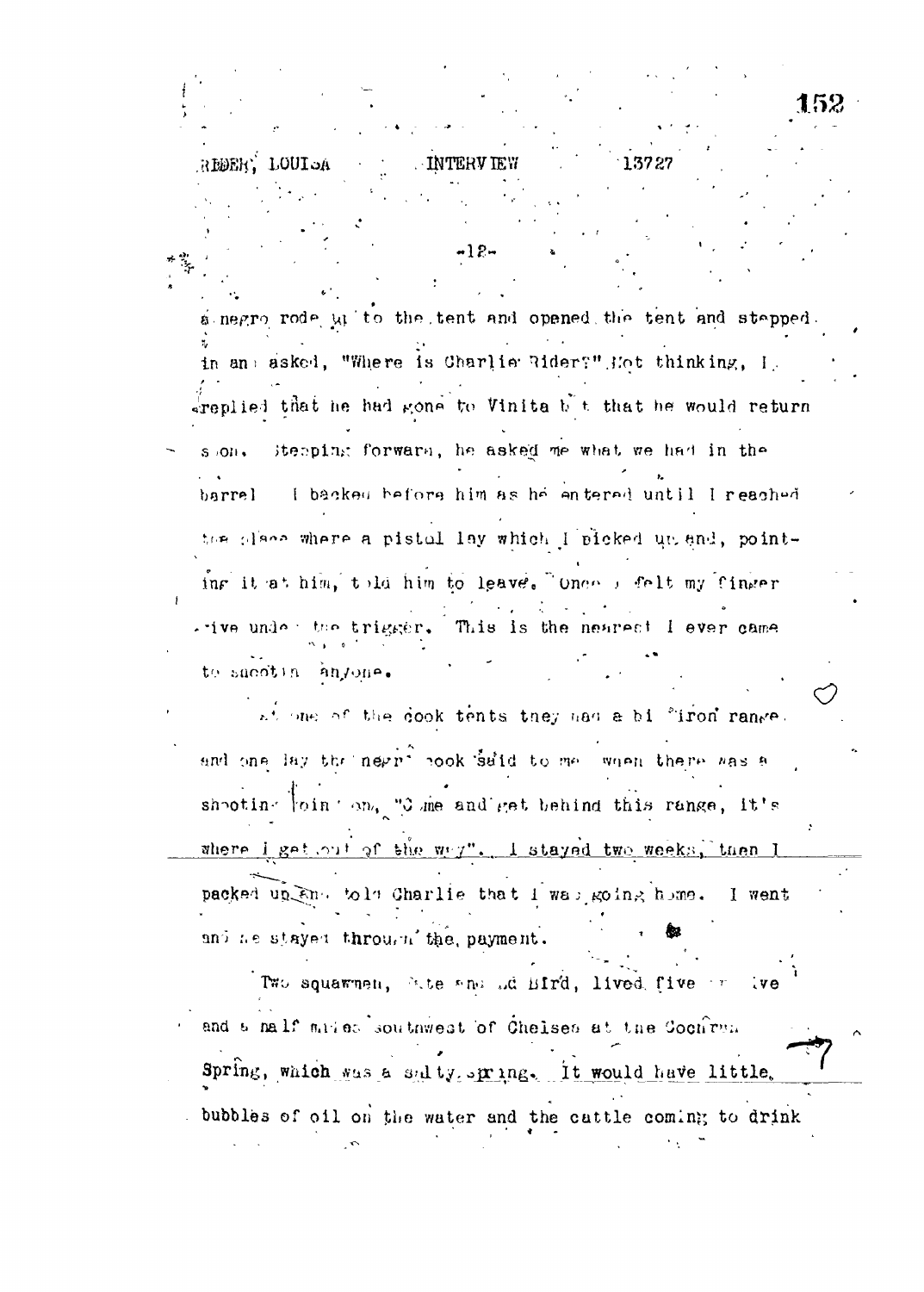-13 would leave footprints in the ground around the spring would leave for the ground nround nround the ground the ground the spring in the spring  $\mathcal{S}$ and these footprints would fill with the black oil that  $\mathscr{A}_{\mathbf{A}}$  is the set of these footprints would fill  $\mathscr{A}_{\mathbf{A}}$ The old Indians  $\mathcal{L}_{\mathcal{A}}$ had heard that this black oil would cure rheumatism so had h»ard that this blar-k olb would cure rheumatism sould cure rheumatism sould cure rheumatism sould cure rh<br>Ard this blar-k olb would cure rheumatism sould cure rheumatism sould cure rheumatism sould cure rheumatism so they would come there and take feathers and skim off the they would come they would come the enii . They would come the skim of the skim of the skim of the skim of the oil and then strip it off the feather into bottles. A only and then atrip it of the feather into bottles. At  $\mathcal{A}$ man from Pennsylvania heard of the spring and drilled man from Pennsylvania heard of the spring end drilled three hundred feet at the spring, They had a atationary the spring term in the spring Theorem in the spring Theorem in the spring Theorem in the spring Theorem in the<br>The spring Theorem in the spring Theorem in the spring Theorem in the spring Theorem in the spring Theorem in engine, fed with logs and set a long way off and connected engine, fed with logs and set a long way of and connected way of and connected way of and connected way of an with belts, this engine ran the pump. They placed a big with belts, this engine range  $\mathcal{L}_\mathcal{D}$  big engine range  $\mathcal{L}_\mathcal{D}$  big engine range  $\mathcal{L}_\mathcal{D}$ wooden hogshead under the spout of the pump and with a wooden hogshead un'der the spout of the pump and wi^n *a* big auger they made a bunghole at the bottom of the hogsbig auger they made a bundle  $\mathcal{O}_\mathcal{A}$  the bottom  $\mathcal{O}_\mathcal{A}$  the hoge  $\mathcal{O}_\mathcal{A}$ haad.

RIDER, LOUISA INTERVIEW 13727

I walked on a long plank to the hogshead and I remem-**4/5. - ,** *C* ber that I had on a mother hubbard that was four yards  $a_{\tau}$ round the bottom and they told me .to be careful not to get  $\mathbb{R}^2$  . The set of  $\mathbb{R}^2$  is the set of  $\mathbb{R}^2$  .  $\mathbf{b}$  substance on  $\mathbf{b}$  substance on  $\mathbf{b}$  substance on  $\mathbf{b}$  substance by the ' side of the container  $\mathbf{1}$ .  $\mathbf{1}$  ,  $\mathbf{1}$  ,  $\mathbf{1}$  ,  $\mathbf{1}$  ,  $\mathbf{1}$  ,  $\mathbf{1}$  ,  $\mathbf{1}$  ,  $\mathbf{1}$  ,  $\mathbf{1}$  ,  $\mathbf{1}$  ,  $\mathbf{1}$  ,  $\mathbf{1}$  ,  $\mathbf{1}$  ,  $\mathbf{1}$  ,  $\mathbf{1}$  ,  $\mathbf{1}$  ,  $\mathbf{1}$  ,  $\$ Soon down below was, heard a gurgling noise and out came a  $S$ oon down below was version down below was version  $\mathcal{S}$  and out oame and out oame and out oame and out oame pint of the black liquid into the barrel with the salt pint of theb,lack liquid into the barrel with the salt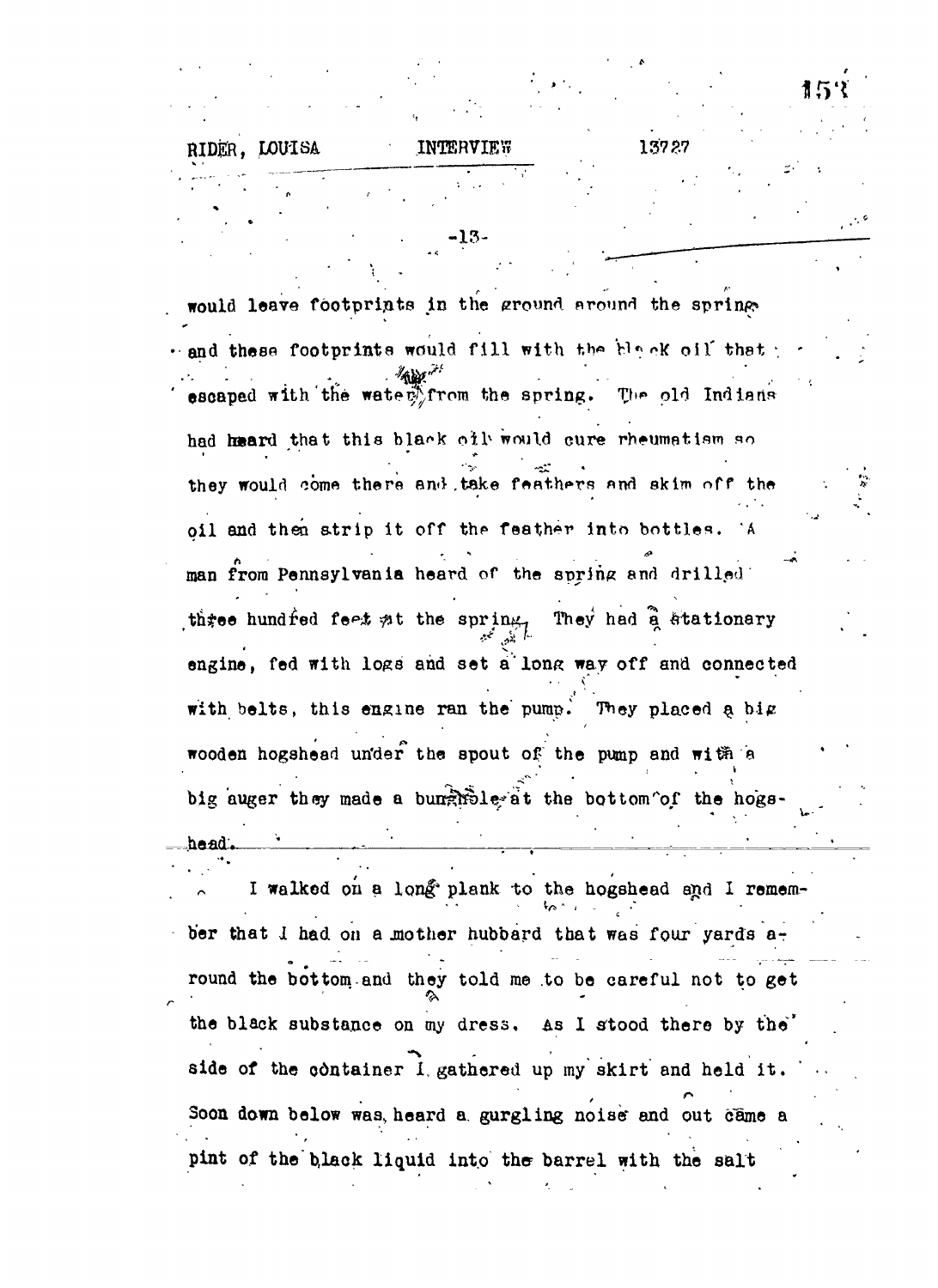water. This would occur about each four or Tive minutes, The oil is lighter than the salt water so it would rise to the top and then the bunghoie would be opened and let the salt water run out at the bottom. Then they would dip the. oil and carry it to other containers placed nearby, this was either fifty-three or fifty-four years ago. Before this either in Flint-or Goingsnake district near the old Baptist Mission was an oil spring that 1 have heard my grandmotner speak of.

RIDER, LOUISA **INTERVIEW 6 .1372** 

 $-14-$ 

154

My husband's uncles, the warcum brothers, dug the **a** salt wells south of  $\alpha$  salina.  $\cdot$ 

In those days neighbors did everything that they *\* \* ' •* • .. . • • could for each other. We had few doctors but our people had their own remedies for our silments. had .their own remedies for our ailments. \*

When the people began to break-up the country the .*<sup>A</sup>* people began to child and my father to child my father to child my father to child my father to  $\mathcal{A}$ he had a hog claim over in the hills wher-o# there was a, • spring, the water of which would help cure children water of which would help consider  $\mathcal{S}_\text{max}$ went over there for several months. went.**over** there for several months. .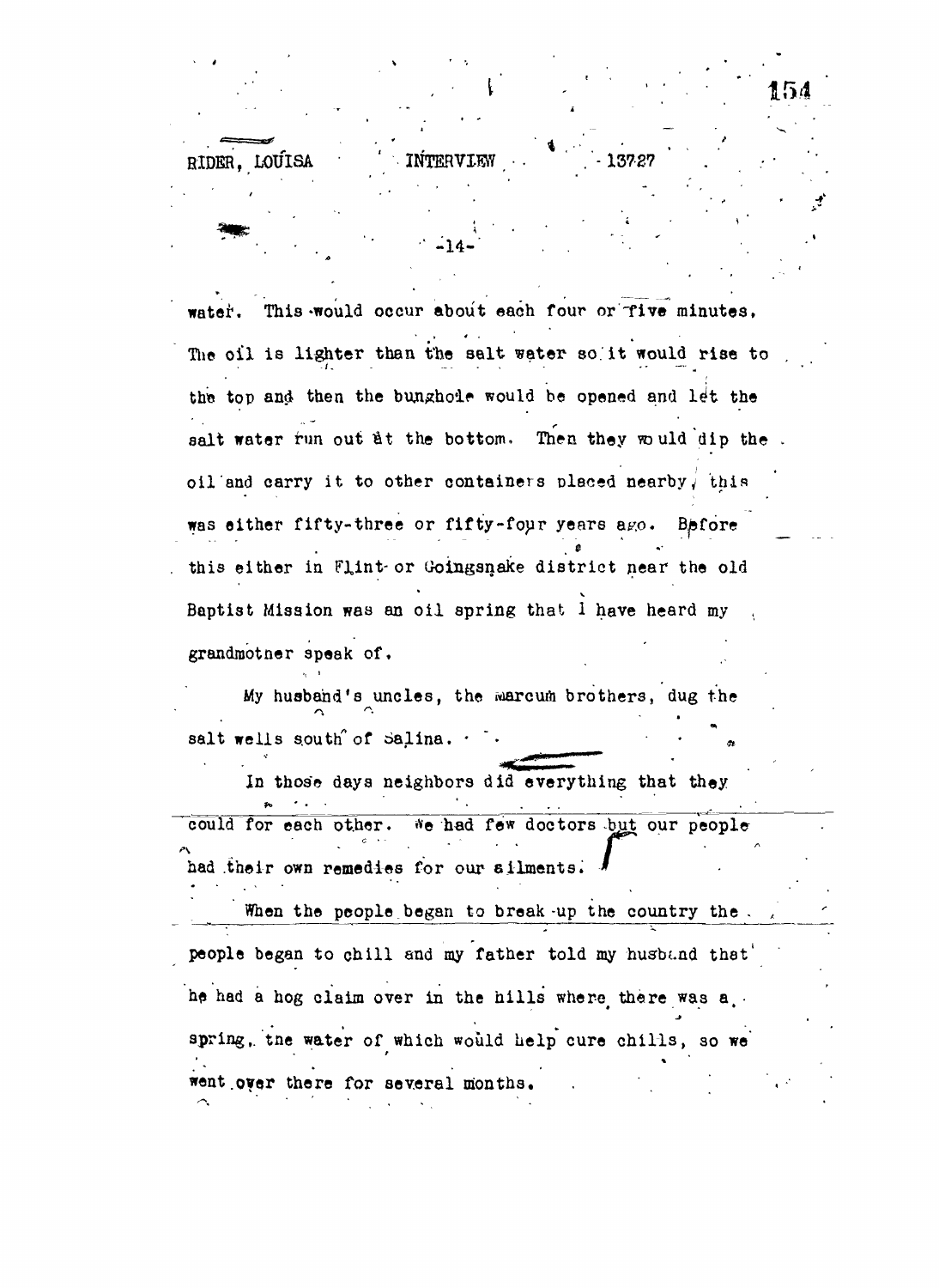RIDER, LOUISA <sup>\*</sup> 1NTERVIEW

**,..'• • •** *' •* **. . . -15 - ' • •**

In those days if you marked a hog, usually a sow, she and her descendants belonged to you. We were out of meat when we reached there so Pa and Charlie<sup>s</sup> went out and killed eight head of hogs and Pa killed a deer so we had plenty of meat and jerked venison.

. Once in our home, a log cabin,  $1$  entertained an English Lord, Lord Stouden and his brother, Earl. I don't think these people had much money in England, and they came to tnis country to make some. "They brought a bunch of horses with them. They stayed at the Jack Kendal Ranch. Lord stouden had a fine dog and guns and they would come .to our house and Charlie would take the hack and we would go out and get a lot of prairie chickens.. I would shoot with the men. One day it rained and the men got wet. When we returned to our home, I thought that I would give him Charlie's Sunday.shirt which was a white'one with a white starched front and *t*astened in the-back with three' small buttons. .The men changed shirts and when they camé **1 , . . • • •,• •** out to the table Lore<sup>s</sup> Stouden had Charlie<sup>®</sup> shirt on wrong side in front and had it buttoned down the front and when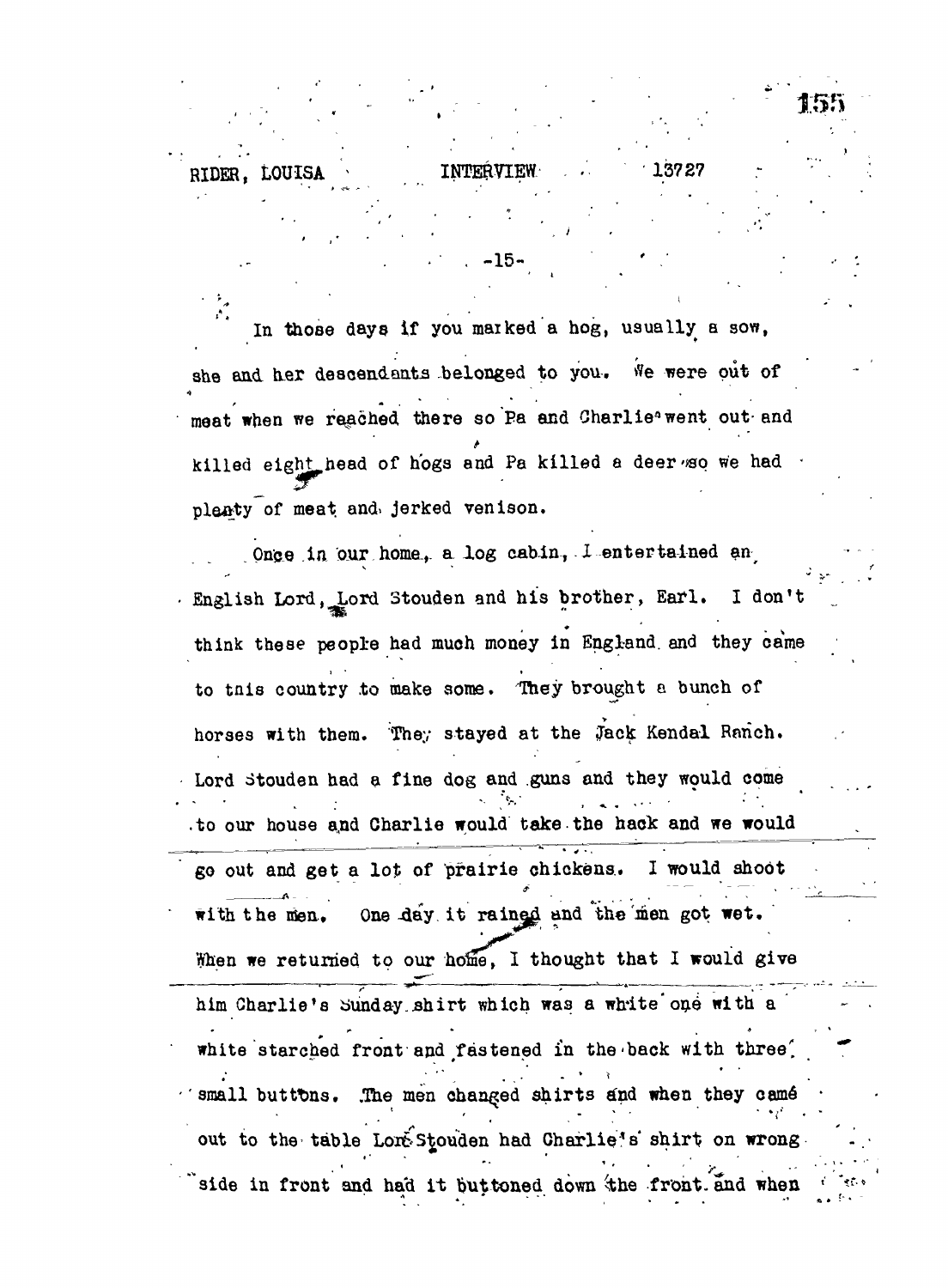his attention was called to it he replied that it was warmer that way. It was at my log cabin that he ate his first corn bread. Here he sat down to the table on which were vegetables, corn bread and fat meat...

•'- ', «. . -16 - . • •

156

RTDER. ALOUISA

at one time we had a coal mine on the farm where \* 9 • \ we were living. You rather lay on your shoulder and picked 'the coal  $\tilde{p}$ ift from under the ledge. I have tried this, too,  $\cdot$  $\bullet$  . The set of  $\bullet$  is the set of  $\bullet$  . The set of  $\bullet$  is the set of  $\bullet$ and have picked out at a time. In this case of the time  $\mathcal{A}$ 

at one time we had five brothers, the Hiltons, from at one time we had five brothers, the Hiltons, from the Hiltons, from the Hiltons, from the Hiltons, from the  $\eta$ Texas working for us, all were good musicians and the even-"Texas working for us, al l were good musician for us, al l were good musician for us, al l were good musician<br>Texas working for us, all l were good musician for us, all l were good musician for us, all l were good musicia ings were happy ones with them playing after they returned  $A$  Htngs were, happy ones with the matrix  $\mathcal{A}$  them players with the playing after the  $\mathcal{A}$ the house and got cleaned up and supper over. In remem- $\ddotsc$  . Time-house and got cleaned up and supper over  $\ddotsc$  in relations of the supper over  $\ddotsc$ of those days, I wrote a poem and when I learned **\* \* \***  $\mathcal{L}_{\mathcal{A}}$  that they were working at Bushyhead. , later, I sent them at Bush $\mathcal{A}$ copy of it in a letter unsigned. One of the brothers'got  $\mathbb{Z}_2$ it and when he read it, he took it down to amother brother  $\mathbf{r} = \mathbf{r} \cdot \mathbf{r}$  is a read in the read in the read in the read in the read in the set of  $\mathbf{r}$ and read it to him and when he heard it, he said, "That's and read it'to.him ana when h.e heard"Ttriie said, "That's from mother, she is homesick to see us". Soon after that from mother, she is homesick to see-us". Soon after tha.t. one night at our home here in Afton after dark from a disone night at our home here in  $\mathcal{O}_n$  after dark from a dis- . Afton after dark from a dis- . Afton after dark from a distance we heard the sound of music which kept coming closer.  $t$ aince we $\mathcal{L}$  tain the sound, of music which kept coming coming coming coming coming coming coming coming coming coming coming coming coming coming coming coming coming coming coming coming coming coming coming comi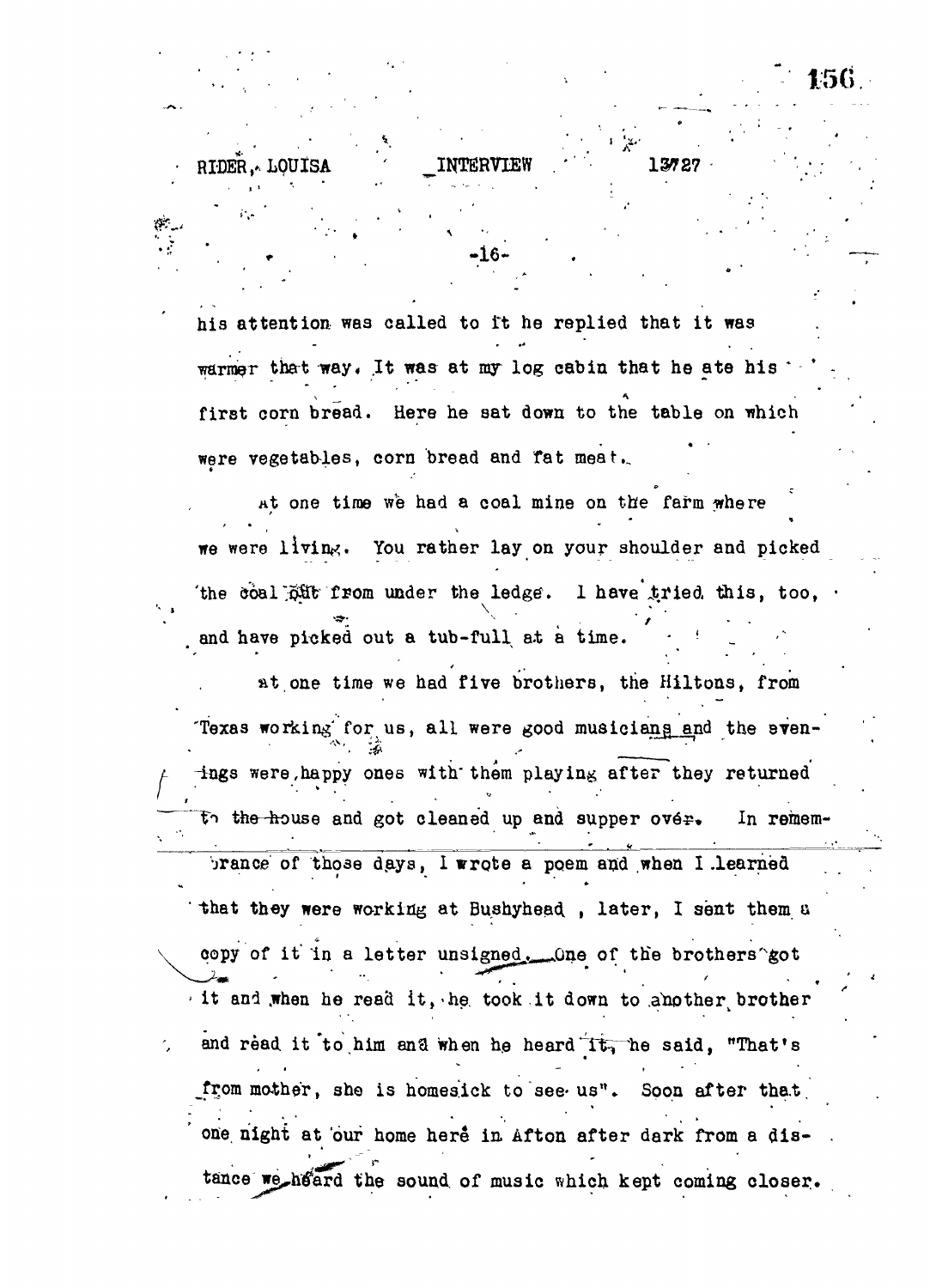## **RIDER, LOUISA**

As I recognized the music. I told Charlie that it was my boys and sure enough it was; they had come up by train and remained with us that night between trains.

INTERVIE

I have heard some old folklore stories of being turned into animals. I don't know whether or not they are tree but this I did see. When Heck Bruner was drowned we lived in Pryor. They did not recover his body for three days and then they had to slide it on a blanket and into a coffin and when they brought the body home, it not being wise to take it into the house, it stood in the wagon in front of the house and while here some fluids from the body ran out and onto the ground. We were passing here later and our dog ran up to the place and after sniffing it, fell sideways to the ground. After that that dog would never. pass that spot but would go to the other side of the street when passing there.

Charlie died here fifteen years ago, during his life we had always worked hard and since then I worked harder that ever to keep from remembering. After my days work I would sew and quilt fine quilts at night, etc. I can still